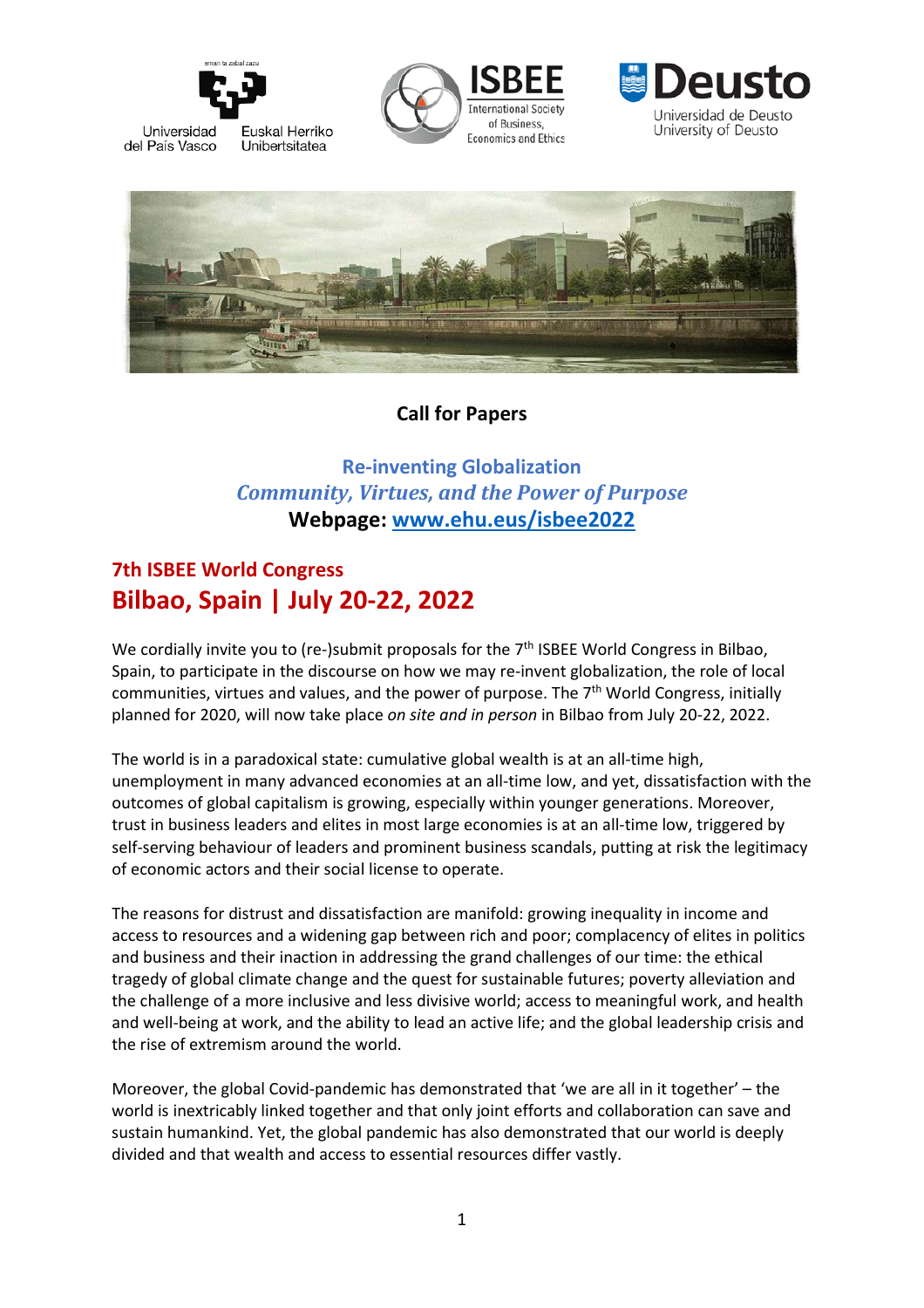





At the same, we are witnessing the rise of the purpose economy and global search for meaning; unprecedented opportunities (and challenges) through digital technologies and AI; and political activism of younger generations with the purpose of re-claiming their future.

## *Submissions*

Submissions are invited, but not limited, to the following themes:

- The changing geopolitical landscape and its implications for globalization
- How can globalization be "re-invented"?
- Global justice/in-justice
- **Global business ethics**
- Cosmopolitanism in the 21st century
- The global/local-tension of norms and values
- The responsibilities of global corporations, including emerging country multi-nationals
- **Fairness in the global economy**
- **Human rights and human flourishing**
- **Supply-chain integrity and modern slavery**
- **History and philosophies of globalization and their relevance**
- The future of global civil society
- **The ethical tragedy of climate change and challenges of intergenerational justice**
- **The role of SDG's and their implementation**
- **The role of business in global poverty alleviation**
- **International development from a humanistic perspective**
- **The role of global values and virtues in creating better futures**
- Global health challenges, corporate responsibility, and healthy futures
- **Ethics in, and for, a post-pandemic world**
- **Trust in business and global economic systems**
- Global governance and self-governance of global actors
- **The shifting dynamics of global power and their ethical implications**
- **The role of local communities in creating a better world**
- **The rise of the purpose economy and its implications for globalization**
- The role of B-Corps in a changing world
- Responsible leadership
- Global paradoxes and paradoxical management
- New forms of organizing and their contribution to the creation of a better world
- 'Global' business responsibility
- Are our ethical theories applicable to digital futures?
- Global AI and ethics
- **Digital management and governance**
- Global legitimacy and the social license to operate
- **Social innovation and entrepreneurship**
- **The future of work**

Scholars and practitioners from around the world are invited to submit paper abstracts and panel proposals to [isbee.bilbao.2020@gmail.com](mailto:isbee.bilbao.2020@gmail.com) The World Congress language is English. The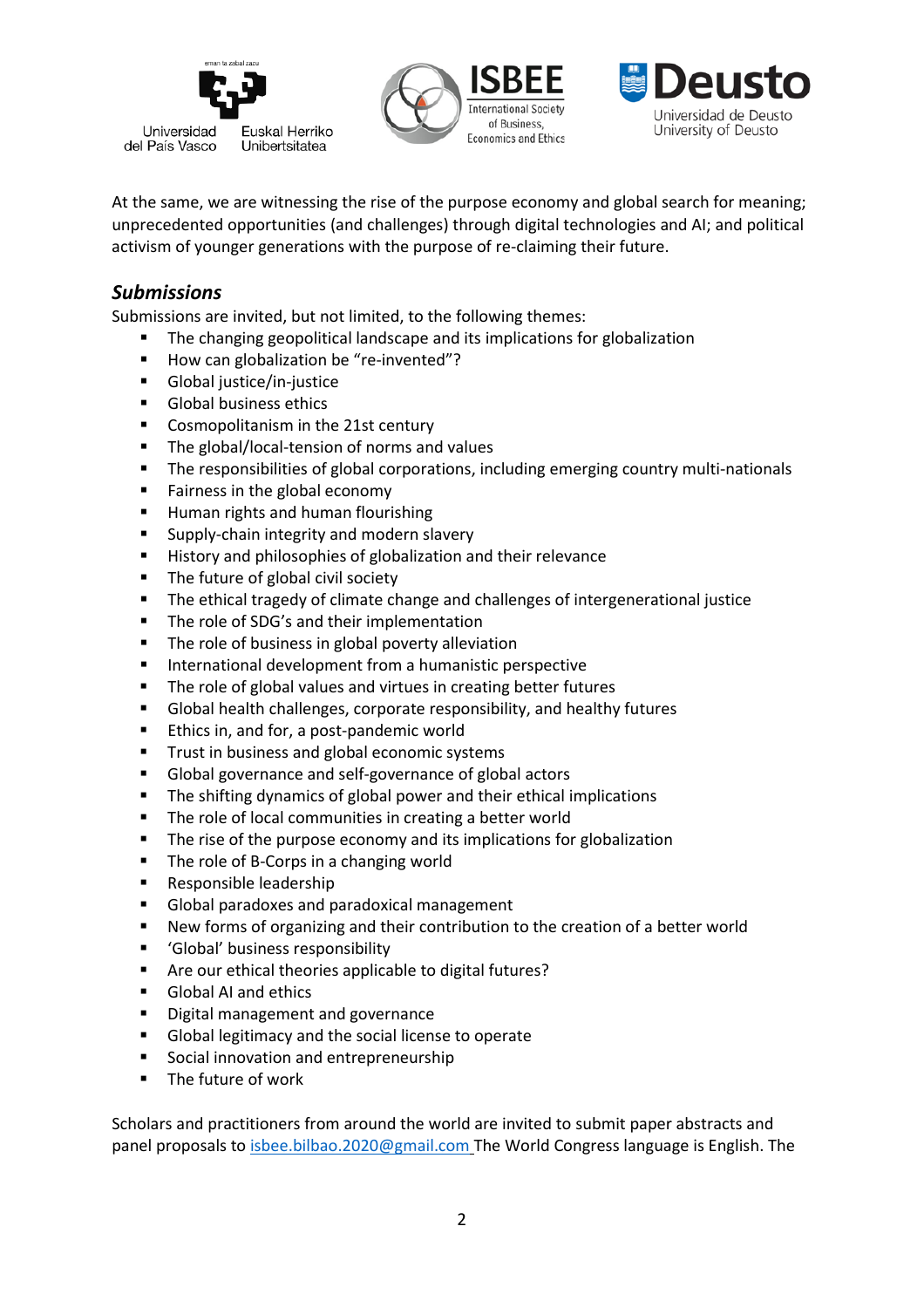





abstracts will be peer-reviewed for relevance and rigor. Chairs of the Organizing Committee: LEIRE SAN-JOSE [leire.sanjose@ehu.eus](mailto:leire.sanjose@ehu.eus) and JOSE LUIS RETOLAZA: [joseluis.retolaza@deusto.es](mailto:joseluis.retolaza@deusto.es)

## *Timeline*

January March 15, 2022: Deadline for abstract submissions (500-1500 words) February March 30, 2022: Confirmation of acceptance to present at the ISBEE World Congress April 15, 2022: Full paper submission July 20-22, 2022: Seventh ISBEE World Congress

# *Details*

The following details are valid for both abstracts and full papers: Electronic submission only. The text of all abstracts/papers must be double spaced. Abstracts should be 500-1,500 words. Full papers should not exceed 6,000 words. Abstracts/papers must have all these elements in order: Title / Summary / Keyword list / Body / References / Endnotes. The accepted abstracts may be available on the Congress website, which can be accessed through ISBEE's website, www.isbee.org

A selection of best papers presented at the Congress may be published in ISBEE-branded publications and special issues.

#### *Keynote speakers*

#### **Ann Rosenberg**

Senior Vice President for Sustainability Solutions at Wood plc

#### **Dani Rodrik**

Ford Foundation Professor of International Political Economy at Harvard University's John F. Kennedy School of Government

#### **Axel Honneth**

Jack C. Weinstein Professor for the Humanities in the Department of Philosophy at Columbia University; former Director of the Institute for Social Research, Goethe-Universität Frankfurt am Main and Professor of Social Philosophy, Goethe-Universität Frankfurt a. Main

#### *Venue*

Bizkaia Aretoa & CRAI, Avenida Abandoibarra 3/5. 48009 Bilbao, Spain. They are located right next to the Guggenheim Museum Bilbao

## *Conference gala dinner*

Guggenheim Museum Bilbao, July 21, 2022

# *About the ISBEE World Congress*

The ISBEE World Congress is often referred to as the "Olympics of Business Ethics" and attracts leading scholars and practitioners from around the world to examine comparative approaches to some of the most pressing ethical issues facing businesses and their stakeholders. It has been held every fourth year from 1996 in a location chosen not only for its practical accessibility but